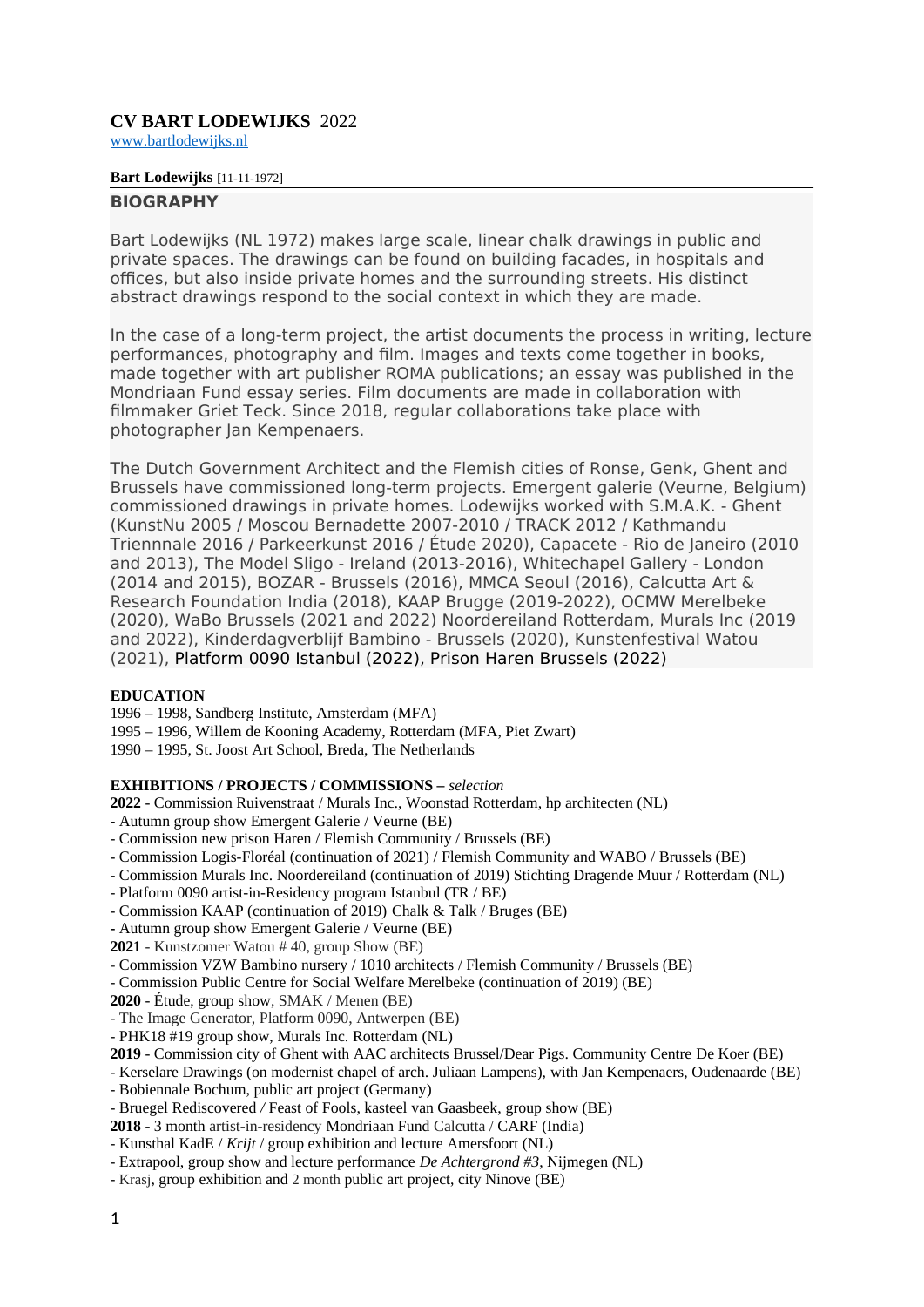- Murals Inc. *pli selon pli drawing*, group show PHK18#14, Rotterdam (NL) - Commission Dutch Rijksbouwmeester, *Onder Inspecteurs* (continuation of 2017) (NL) **2017** *-* Commission hospital UZ Brussels*,* wall drawings in children's hospital, curator Luk Lambrecht (BE) - Kathmandu Triennale, drawings in city of Kathmandu, curator Ph. V. Cauteren / SMAK (Nepal) - *W. Vanbeselaere verzamelaar voor de staat,* group show museum Dhondt-Dhaenens, Deurle (BE) - *Pioneers*, group show, curator Krien Clevis, ENCI & provinciehuis Maastricht (NL) - *Can We Draw You Out*, public art project and lecture, city New Ross /Wexford County Councel (Ireland) **2016** - *Raversyde / Private Tag Drawing*, kunstencentrum Vrijstaat O., group exhibition, Oostende (BE) *- Summer of Photography*, group show, BOZAR, Brussels (BE) - *The Model Drawing*, The Model, Sligo, solo exhibition / publication / symposium (Ireland) - *Diepenheim Drawing*, Dutch Drawing Centre Diepenheim, 2 month public art project and group show (NL) - Book presentation S.M.A.K. , 3 Roma Publications: Genk / Sligo / Rio de Janeiro Drawings (BE) - *Seoul Drawing*, MMCA, Seoul, group show / walldrawing / lecture with Roma publications (South Korea) - Commission *Menin Road Ypernstrasse*, 3 months public art project by cities Menen, Wervik, & Ieper (BE) **2015** - *Drawing Biennal*, group show Drawing Room London, curator Mary Dole (UK) *- White Li(n)es*, solo exhibition, Whitechapel Gallery, curator Sofia Victorino, Duchamp and Sons,London (UK) - *A line is a line is a line*, 3 month public art project & group show Culture Centre Strombeek, Brussels (BE) - Commission GC Maalbeek (community centre in Brussels), Vlaamse Gemeenschapscommissie (BE) **2014** - Commission Flemish government, Parkeerkunst*,* permanent work on parking S.M.A.K. (BE) - *Sligo Drawing*, long term public art project 2014 - 2016, The Model, Sligo (Ireland) - *Roma publications 1998 – 2014*, Wall drawing Fondazione Giuliani, Rome, group show, curator Lorenzo Benedetti (Italy) - Book presentation S.M.A.K. *Heimwee naar krijt* essay in the essay series of the Dutch Mondriaan Fund (BE) **2013** - CAPACETE, 3 month artist-in-Residency, Mondriaan Fund, Rio de Janeiro (Brazil) - *Genk Drawings* (continuation 2012), 2 years public art project with city of Genk and FLACC, Genk (BE) **2012** - *Street Without Name*, TRACK, 4 month public art manifestation by S.M.A.K. Ghent (BE) - *Klein Kasteeltje Drawing*, Festival du Canal, public art manifestation, Wiels, Brussels (BE) **2011 -** Commission City of Ronse, *Ronse Drawings*, 2 years long public art project (BE) **2010 -** CAPACETE, 6 month artist-in-Residency program Fonds BKVB, Rio de Janeiro (Brazil) **2009** *- Solo Quint 3,* group show Dendermonde Hospital, curator: Philippe van Cauteren (BE) **2007 - 2010** *Moscou-Bernadette*, a long term residency in Ghent, for S.M.A.K. City Projects (BE) **2007** *- Sur La Route*, S.M.A.K., book about Tour de France, several artists, curator: Frank Maes, Ghent (BE) *- KUNST NU* solo exhibition S.M.A.K. Ghent. curator: Beatrijs Eemans (BE) - Instituto Buena Bista, 5-month residency at Curaçao, artist-in-Residency program Fonds BKVB (NL) **2006** *- Porto Drawing*, solo exhibition Culturgest Porto, curator Michael Wandscheider (Portugal) *- Books makes friends* group exhibition Roma Publications Culturgest Lisboa, Michael Wandscheider (Portugal) **2005** - *Roma Publications*, group exhibition S.M.A.K. Ghent. Wall drawing in museum and on location in Ghent **2004** - Prix de Rome, long list drawing. Rijksakademie Amsterdam, The Netherlands (NL)

**PUBLICATIONS** published by Roma Publications since 1998

**2022** - *[Noordereiland Drawings](https://www.romapublications.org/Bart_Lodewijks_Library/Noordereiland/index.html)* / book 164 pages / Roma Publication # 418, Dutch / English

**2021** - *[Merelbeke Tekeningen](https://www.romapublications.org/Roma251-500.html)* / large letter book 104 pages / Roma Publication # 404, Dutch.

**2021** - *[Naar Watou toe](https://issuu.com/romapublications/docs/on_the_road_to_watou_eng?fr=sNjIwNTMzMDI2NTc)* / newspaper 48 pages / with Jan Kempenaers / Design Roger Willems, Dutch

**2021** - *[Kerselare Drawings and Photographs](https://www.ideabooks.nl/9789492811899-bart-lodewijks-jan-kempenaers-kerselare-drawings-and-photographs)* / book 288 pages / Roma Publication # 396, Dutch / English

2 year long project on modernist chapel of architect Juliaan Lampens, with photographer Jan Kempenaers

- *[Noordereiland Drawings #2](https://www.romapublications.org/Bart_Lodewijks_Library/Noordereiland/index.html)* , #3 / series of ebooks Roma Publications

**2020** - [Noordereiland Drawings](https://www.romapublications.org/Bart_Lodewijks_Library/Noordereiland/index_NL.html) #1 */* ebook Roma Publications

- *[Menen Slide Show](https://www.romapublications.org/Bart_Lodewijks_Library/Menen_Slideshow/index_NL.html)* / ebook Roma Publications

- *[Meibloemstraat Drawings](https://www.romapublications.org/Bart_Lodewijks_Library/Meibloemstraat/index_NL.html) /* ebook Roma Publications

- *[Kerselare Drawings and Photographs #1, #2, #3](https://www.romapublications.org/Bart_Lodewijks_Library/Kerselare/index_NL.html) /* series of ebooks Roma Publications

**2019** *-* [Bochum Drawings # 1, # 2](https://www.romapublications.org/Bart_Lodewijks_Library/Bochum/index_NL.html) */* series of ebooks Roma Publications

- [Gaasbeek Drawings](https://www.romapublications.org/Bart_Lodewijks_Library/Gaasbeek/index_NL.html) */* ebook Roma Publications

**2018** [Calcutta Drawings #1, #2, #3, #4, #5, #6, #7](https://www.romapublications.org/Bart_Lodewijks_Library/Calcutta/index_NL.html) / series of ebooks Roma Publications

*[Onder Inspecteurs #1, #2, #3](https://www.ideabooks.nl/bart-lodewijks-onder-inspecteurs-deel-1-2-en-3) /* newspapers Roma Publications

Series of newspapers, part of public art commission Dutch Rijksbouwmeester for head quarters of The Netherlands food and consumer product safety authority (NVWA), Arbeidsinspectie, inspectie Leefomgeving en transport (ILT). Roma publication # 324, 3 x 16p, Dutch

**2017** *- Uit het krijtland /* tabloid **/** group exhibition *Pioneers* Regionaal Historisch Centrum Maastricht, NL

- *[A long long road](http://salon-fuer-kunstbuch.at/a-long-long-road.html) /* newspaper / Menin Road – Ypernstrasse / Roma publication # 291, 32p, English / Dutch, BE